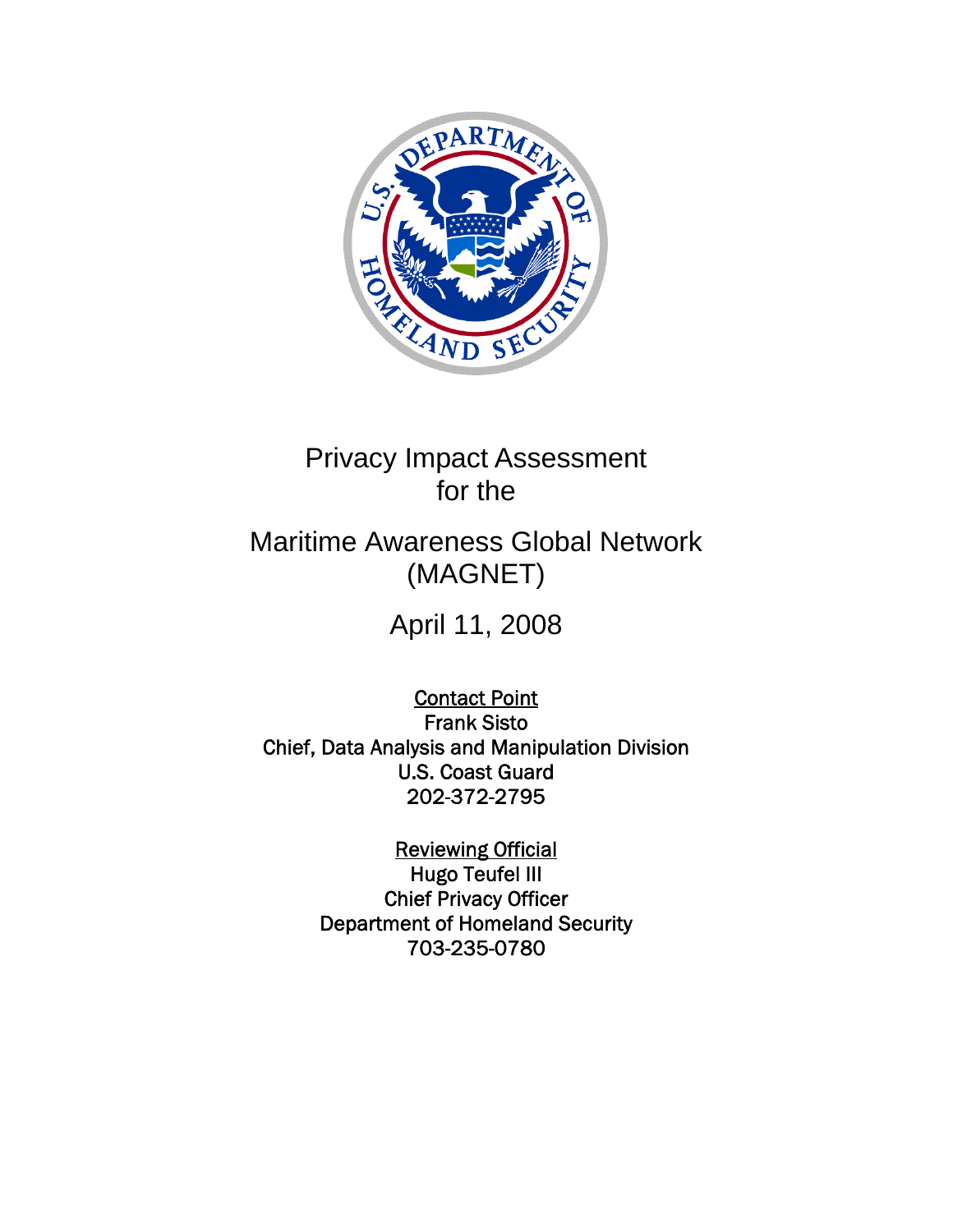

#### **Abstract**

The Department of Homeland Security (DHS) United States Coast Guard (USCG) has developed the Maritime Awareness Global Network (MAGNET) system. MAGNET will use information relating to vessels and activities within the maritime environment to accomplish the Coast Guard's missions in the areas of Maritime Safety, Maritime Security, Maritime Mobility, National Defense, and Protection of Natural Resources. MAGNET is a new system that will replace the existing integrated intelligence sharing system known as the Joint Maritime Information Element (JMIE) Support System (JSS). This PIA was completed because MAGNET will process personally identifiable information (PII).

# **Introduction**

The Coast Guard is replacing an existing integrated intelligence sharing system known as the Joint Maritime Information Element (JMIE) Support System (JSS) to fulfill its duties and missions. The new system, Maritime Awareness Global Network (MAGNET) is being developed from this existing data sharing system. When fully operational, MAGNET will replace JMIE/JSS.

The legacy JMIE/JSS provides storage and access to maritime information and provides basic search capabilities either by a person or by vessel. Person searches may be conducted by passport or merchant mariner license number. Vessel searches may be conducted by vessel name, hull identification, or registration number. MAGNET will enhance JMIE/JSS capabilities by adding additional data sources, media storage, access capabilities, and infrastructure to provide rapid, near real-time data to the Coast Guard and other authorized organizations that need it. DHS, Coast Guard, and MAGNET users will have the ability to share, correlate, and provide classified/unclassified data across agency lines to provide Maritime Domain Awareness (MDA) critical to homeland and national security.

Taken together the information in MAGNET establishes MDA. MDA is the collection of as much information as possible about the maritime world. In other words, MAGNET establishes a full awareness of the entities (people, places, things) and their activities within the maritime industry. MAGNET collects the information described above and connects the information in order to fulfill this need.

Coast Guard Intelligence (CG-2)(through MAGNET) will provide awareness to the field as well as to strategic planners by aggregating data from existing sources internal and external to the Coast Guard or DHS. MAGNET will correlate and provide the medium to display information such as ship registry, current ship position, crew background, passenger lists, port history, cargo, known criminal vessels, and suspect lists. CG-2 will serve as MAGNET's executive agent and will share appropriate aggregated data on a need to know basis with other law enforcement and intelligence agencies.

MAGNET could relate to an individual in a few ways. As one example, MAGNET may collect information on individuals associated with ports, port facilities, and maritime vessels. Individuals may be passengers, crew, owners, operators, or any other employees in support of maritime businesses or other activities. The primary collection vehicle for personal information is through the Ships Arrival Notification System (SANS). Certain vessels, as defined in 33CFR160, are required to report arrivals to US ports and included is crew and passenger information. The SANS information is replicated into MAGNET.

MAGNET will also contain information about passenger ships that are required to report arrivals via SANS.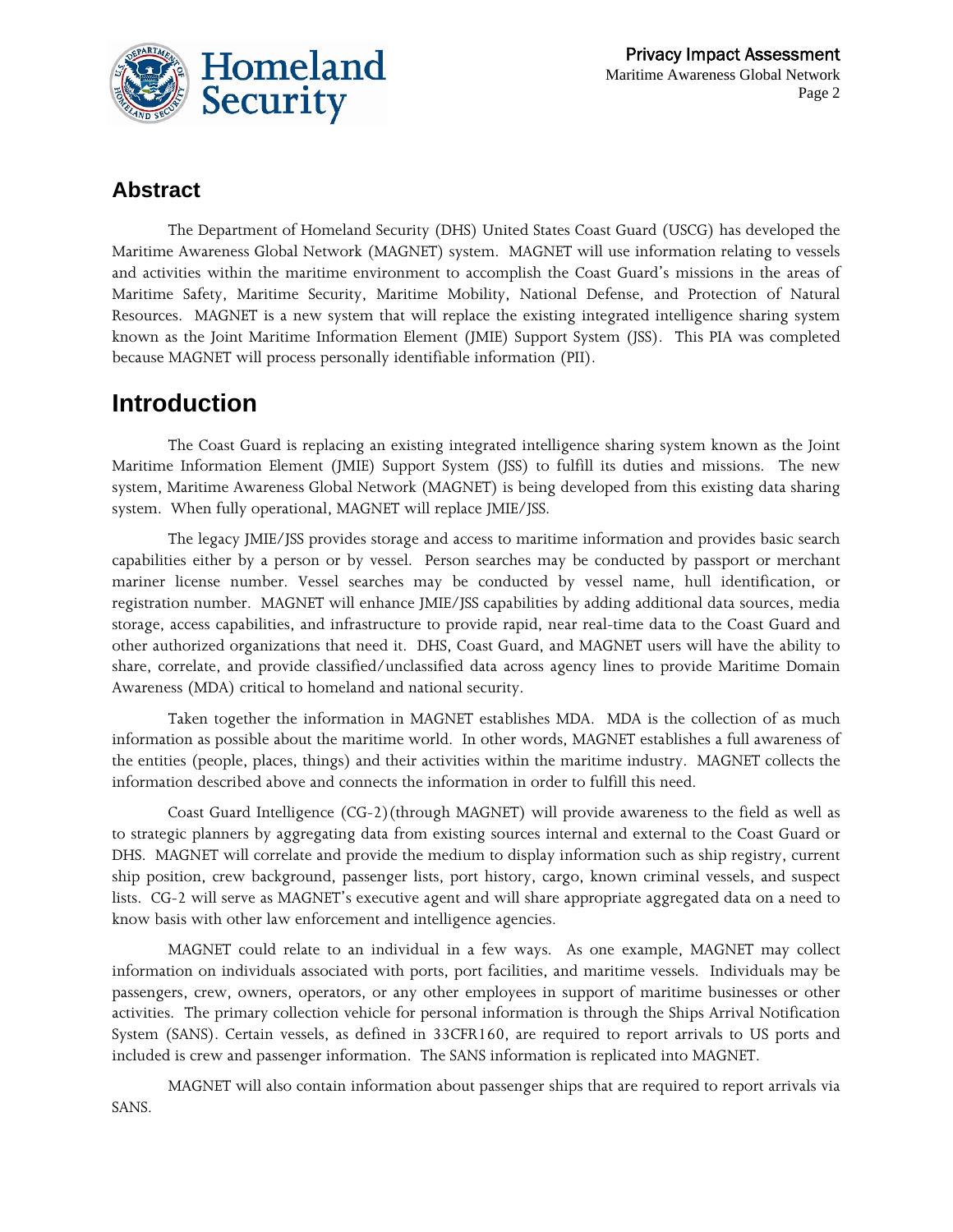

The MAGNET system receives data from several systems within DHS and outside of DHS (see specifically Question 1.2) through electronic transfers of information. These electronic transfers include the use of an Internet Protocol called Secure File Transfer Protocol (SFTP), delivery of data on CDROM or DVD-ROM, system-to-system communications via specially written Internet Protocol socket-based data streaming, database-to-database replication of data, electronic transfer of database transactional backup files, and delivery of formatted data via electronic mail.

Each data source provides its raw data through one of the transfer methods noted above. The data from these transfers are placed into files on the MAGNET Data Interchange Server. Each data source has a process that was designed specifically for that source that transforms the raw data into files that can be ingested by the MAGNET database. These files are then transferred by secure file transfer to the MAGNET Database Server. Various processes on the MAGNET Database Server detect the presence of these files and execute procedures that read the files and load the data into database tables that have been specifically built for each data source. As the data is loaded into the "source" tables, procedures, known as triggers, detect the changes to the "source" table causing the trigger to execute. The triggers then load the data into the various tables of the MAGNET database. During the loading of the data, each record is compared to the data within the MAGNET database and a determination is made on how to connect the records together. This process, known as correlation, allows related data to be logically connected together. MAGNET users only have access to the MAGNET database and do not have access to the "source" tables.

MAGNET will provide output to the Common Operating Picture (COP) as viewed using the Global Command and Control System, Integrated Imagery and Intelligence (GCCS-I3) platform. The COP is an integrated, or "common", view of the vessels operating in water that is important to the United States government, including geographic positions of the vessels, as well as, characteristics of the vessel. The COP is integrated (or "shared") amongst users of the GCCS-I3, which is commonly used within the USCG and the Department of Defense to monitor areas of operation. The output destined for the COP may be submitted to the Common Intelligence Picture (CIP) for review prior to the data being transferred to the COP. In addition, users will be able to run queries about specific vessels or tracks from a GCCS-I3 workstation and retrieve additional information from the MAGNET database. MAGNET will be able to accept input from the GCCS-I3 environment and process this data into the MAGNET database. This will allow MAGNET to accumulate position reports from the COP.

#### User Presentation and Use

The user is presented an interface that contains up to six tabs, depending upon the users level of access. The tabs are:

- Port View: Port view provides a specific port visualization of vessels arriving to the port for a specified time period. This will include data such as vessel name, date and time of arrival, registry flag and previous port. See question 1.1 for greater detail.
- Search: Search is for person, vessel, arrival and departure ports and cargo. These basic searches are based upon key words or fields.
- Advanced Search: Advanced search provides the ability to incorporate Boolean<sup>[1](#page-2-0)</sup> searches across multiple fields.

<span id="page-2-0"></span> $\overline{\phantom{a}}$ <sup>1</sup> Search terms plus results modifiers of "and", "or", or "not."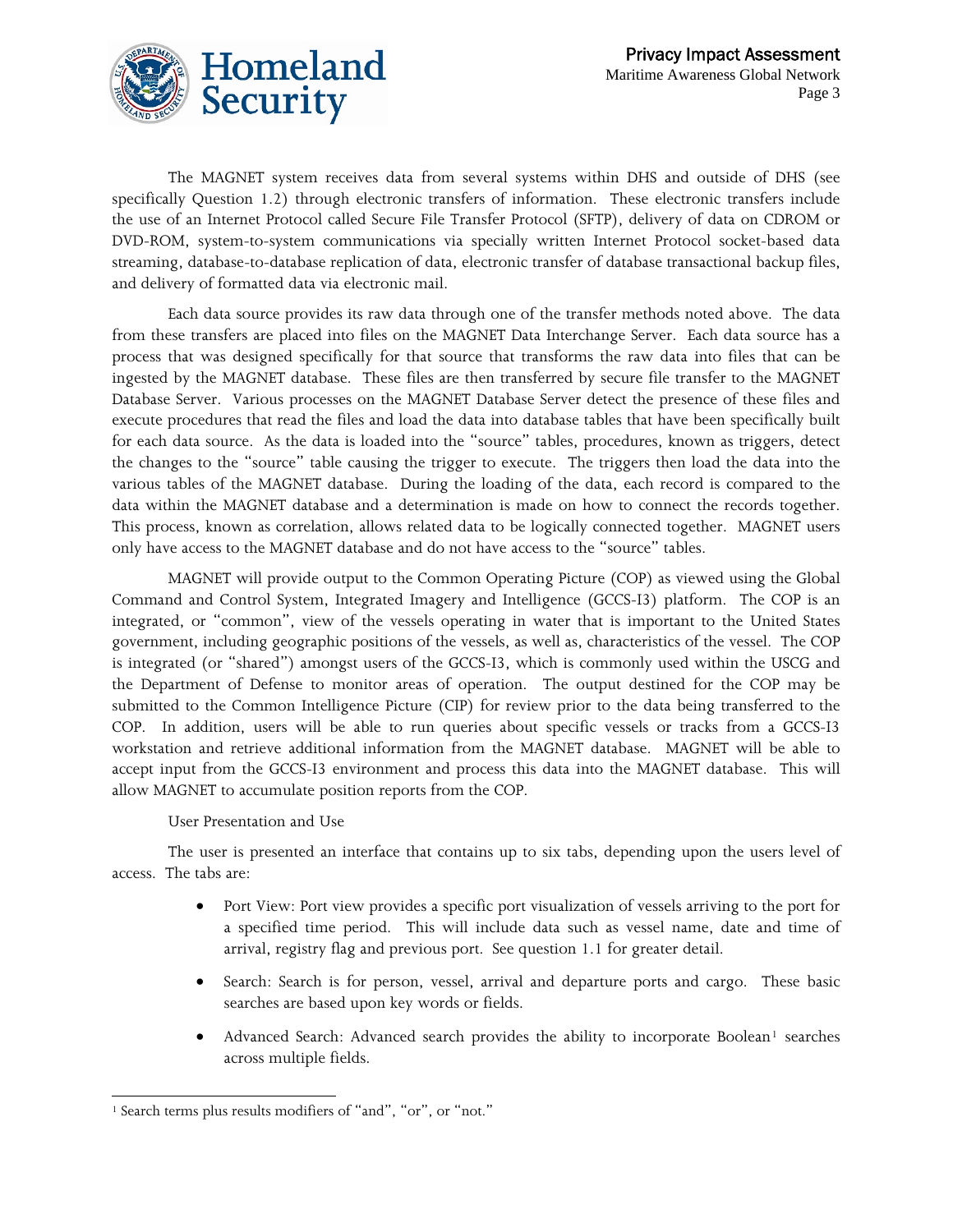

- GIS Viewer: GIS Viewer display, in a geospatial presentation, displays vessel location in a user selected area.
- Administration: The administration section is for the creation, deletion and overall management of MAGNET users.
- Coastwatch Vessel Identification and Passenger Reporting (CVIPR): CVIPR is used to support the business processes around vessel and passenger threat assessments such as watchlist check or checking what vessels come from foreign ports.

MAGNET will provide access to the database via workstations located throughout the world. The system will be accessible on multiple networks at different classification levels. It is expected that the workstations, as provided by the user agency, will be equipped to access the appropriate networks with current Internet-style applications and/or browser technology. Users at the workstations will query the system on-line using either pre-stored, parameterized queries or queries built ad hoc by the users. Full Boolean search logic will be supported. Results of database searches will be returned on-line to the users for viewing and/or processing at their workstations.

MAGNET will allow users to create 'alert' profiles expressing interest in particular sets of maritime data and will store, modify, and delete these profiles at user direction. The profiles will be used by the system to automatically monitor incoming data and notify the users when data meeting their interest criteria has arrived.

Capabilities will be provided to view the results of queries and alerts at the workstations in several formats. These will include pre-defined data output forms or reports, spreadsheet formats, and location plots against background shoreline maps. It will be possible to easily retrieve data from the database into any of these presentation formats. Additionally, the system will support the use of local workstation capabilities to allow further manipulation and processing of downloaded information.

MAGNET will support three types of inter-user communications: electronic mail for message exchange, electronic bulletin board for posting of common interest notices, and file transfer for transmission of large volume data.

## **Section 1.0 Information Collected and Maintained**

#### **1.1 What information is to be collected?**

MAGNET collects information on ports, port facilities, and maritime vessels (including their characteristics and cargo), arrival and departure information, and suspicious activity information.

#### Ports and Port Facilities

Port and facility records consists of information including: location, commodities handled, equipment, certificates, approvals, inspection data, pollution incidents, casualties, and violations of all laws and international treaties, if applicable, and information pertaining to individuals, companies, and organizations associated with those facilities such as owners, operators, managers, and employees (name, company name, position/title at company, and whatever identifying information the company may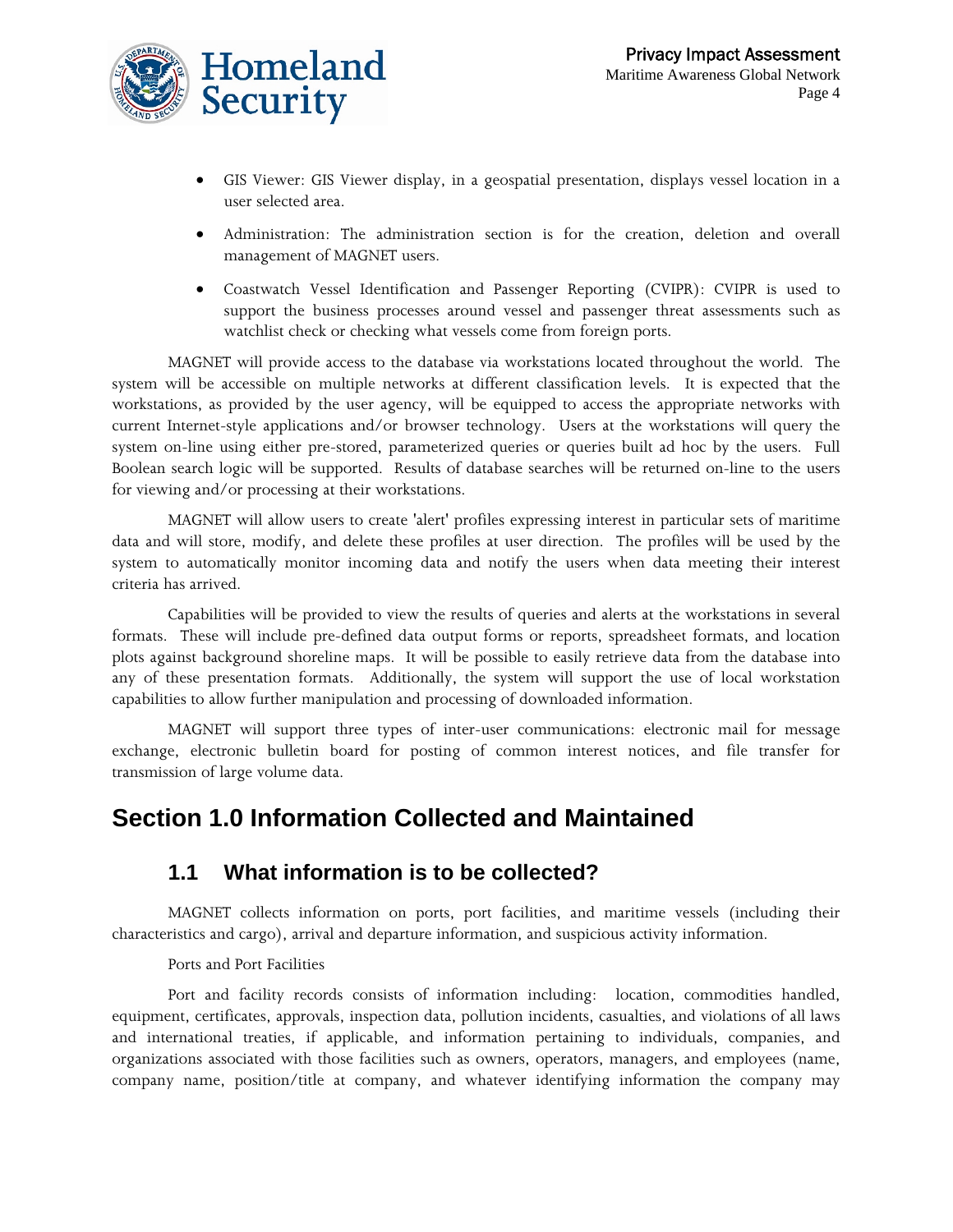

provide, for example, passport number, employee identification number, or social security number (if available).

Maritime Vessel Information

Martime vessel information includes vessel information, where the vessels are located (position reports), arrival notifications, departure notifications, cargo manifests, and lists of suspect vessels.

The vessel information includes the vessel name, vessel identification and registration data, the nationality of the vessel (where the vessel is registered), vessel characteristics (weights, lengths, breadth, depth, etc.), ownership (name, address, telephone number), performance characteristics (number of engines, type of engines, type of hull, fuel type, etc.), cargo carrying characteristics (number of holds, hold capacities, number of cranes, etc.), and other characteristics that help describe the vessel. Vessel information may also associate information. Associate information includes but is not limited to data pertaining to people or organizations associated with vessels, owners, passengers, and crew members. Basic associate information would include location (place of business, address), access or contact (phone and fax numbers) and identification (name). Additional information may be collected on associates during the course of a law enforcement activity to include additional identification information (social security number or passport number).

The vessel position reports include the latitude and longitude of the vessel, the date and time of the position report, the vessel's name and one or more identification numbers, characteristics of the vessel at the time of the report (length, the nationality of the flag it is flying, color of the hull, etc), and other movement information.

The vessel cargo manifests include a list of the commodities that are being imported or exported from a given port, where the cargo originated, the destination of the cargo, the name of the company or person shipping the cargo, the name of the person or company receiving the cargo, the name of the person or company that should be notified when the cargo arrives, the specific amount of the cargo, the port at which the cargo is being shipped, the date and time at which the cargo will be shipped, the container identification number(s) of the container(s) that hold the cargo, and the name of the vessel that will be shipping the cargo.

Arrival and Departure Information

The arrival notifications and departure notifications include the name of the vessel, one or more identification numbers, the port at which the vessel will arrive, the estimated date and time of arrival, the estimated date and time of departure, crew manifest (name, position (job), identification, when and where the crew member boarded the vessel), the passenger manifest (name, identification, when and where the passenger boarded the vessel), points of contact used to verify the information being supplied in the notification, a general description of the cargo that is on board, and a list of any specific dangerous cargo that is on board.

Suspicious Vessel and Person Information

Records involving vessels and associates which are known, suspected, or alleged to be involved in contraband trafficking, illegal migrant activity (smuggling, trafficking, and otherwise), or terrorist activity consists of vessel name, registry flag, home port and vessel identification number (ship control number, vessel registration number or hull number). If known, last port and next port may be included.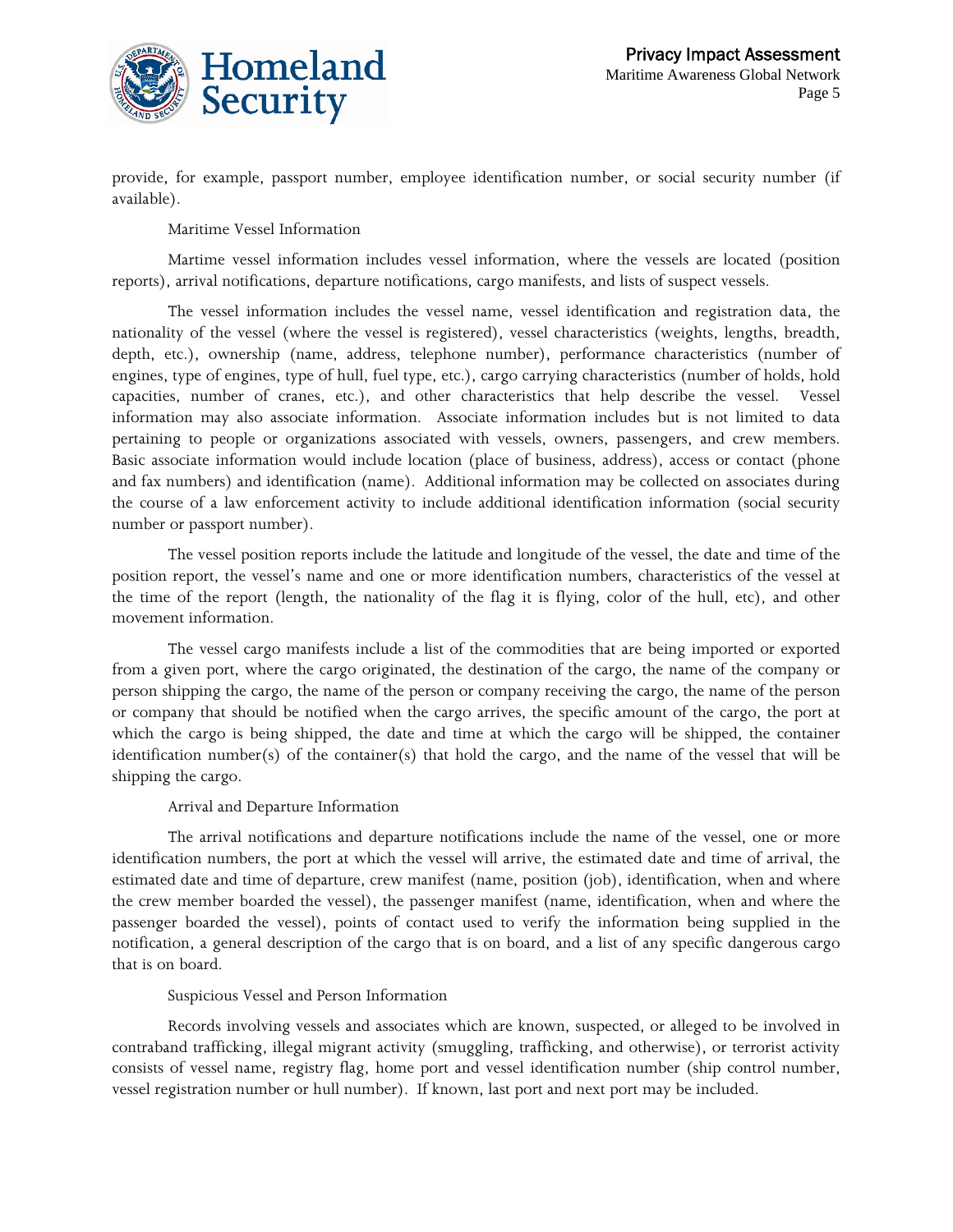

Information on individuals, associated with vessels, facilities (including platforms, bridges, marinas, terminals, and factories), and/or Coast Guard activities. This information will include name, nationality, address, telephone number, and taxpayer or other identification number (such as social security number, if available); date of birth, relationship to vessels and facilities; their relationship to other individuals, companies, government agencies, and organizations in MAGNET; their involvement in pollution incidents, and violations of all laws and international treaties. An example of relationship data is if a cook and a captain are reported as crew members on the same notice of arrival, those two people would have a 'relationship'. Information on any casualty associated with a vessel or facility will also be collected. This information will include name and circumstances of death, at a minimum.<sup>[2](#page-5-0)</sup>

MAGNET will also collect the following reports and records:

Reports submitted by Coast Guard crews relating to boardings, over-flights, or other means of surveillance as well as any violations of the United States (U.S.), international law or treaties, along with enforcement actions taken during boarding. Such reports and activities could contain electronic documents, photographic, and video data as well as names of passengers on vessels, owners, crew members and agents (name and address of agent, company represented, and what type of agent it is (co-signee, shipping agent, e.g.).

Records involving vessels, passengers, and associates which are known, suspected, or alleged to be involved in contraband trafficking, illegal migrant activity (smuggling, trafficking, and otherwise), terrorist activity, or other unlawful activity within the maritime domain.

## **1.2 From whom is information collected?**

The MAGNET system receives information from multiple systems operated by the Coast Guard and the Navy, as well as specific reports from a commercial company that provides cargo information to the maritime shipping industry, and the Departments of Motor Vehicles list of registered boats from some of the State governments. It is the intention of the Coast Guard to include additional sources of information that have not yet been identified and to allow users of the system to store textual remarks about the data. This functionality has not been implemented at this time but once implemented this PIA will be updated. At present, MAGNET receives data from the following systems:

U.S. Coast Guard's Ship Arrival Notification System (SANS)

U.S. Coast Guard's Marine Information for Safety for Law Enforcement (MISLE)

U.S. Coast Guard's National Automated Identification System (NAIS)

U.S. Coast Guard's Common Operating Picture (COP)

U.S. Navy's Sea Watch System

 $\overline{\phantom{a}}$ 

U.S. Navy's Merchant Ships Characteristics (MSC) System

U.S. Customs and Border Patrol's Daily Hazardous Cargo Reports

A Commercial Company providing Cargo Manifests (Company name is protected)

<span id="page-5-0"></span> $2^{2}$  Death at sea information is required to be reported by the Center for Disease Control (CDC). CDC may ask for more information if it is available.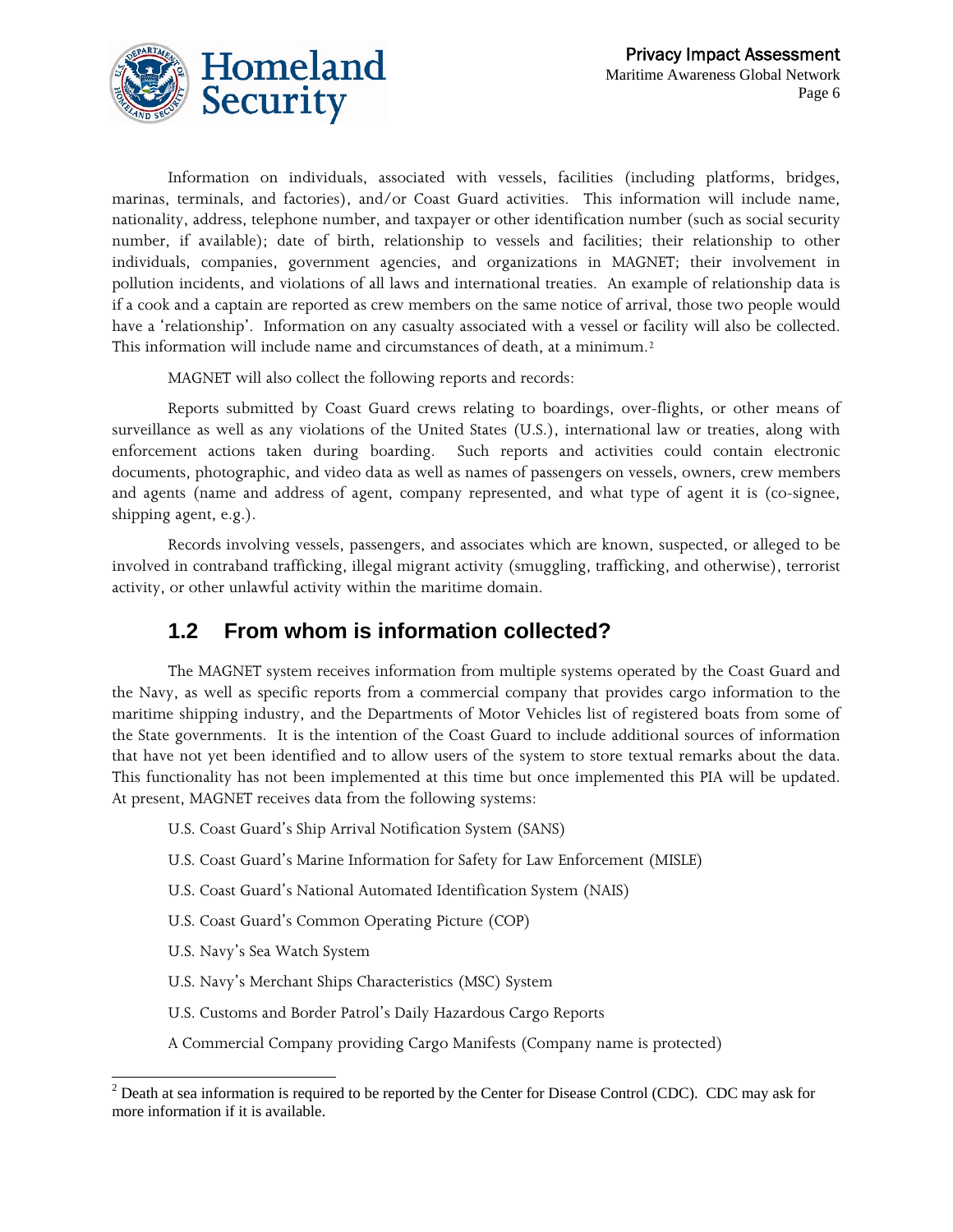

State of California State of Florida State of Alaska State of Delaware State of Hawaii

The vessel information is obtained from the Coast Guard, the Navy, and the Departments of Motor Vehicles list of registered boats from some of the State governments (not all states choose to provide their information).

The position reports are obtained from the Coast Guard, the Navy, and from information contained within the cargo manifests, arrival notifications, and departure notifications.

The arrival and departure notifications are obtained from the Coast Guard's National Vessel Movement Center (NVMC).

The cargo manifests are obtained from commercial companies that specialize in providing this type of information.

MAGNET users have access to commercial data through the MAGNET interface. The commercial data accessed is provided specifically for MAGNET users to resolve gaps or discrepancies in existing data.

Currently MAGNET also receives information from the Coast Guard and Navy Department. In the future we will like to establish data contributions from other Intelligence Community agencies.

## **1.3 How is the information being collected?**

The MAGNET system receives data from the systems identified in Section 1.2 through electronic transfers of information. These agencies and organizations collect their information either directly from individuals (in the case of States' departments of motor vehicles, or from law enforcement or safety/rescue actions (in the case of USCG, Navy, and CBP). These electronic transfers include the use of an Internet Protocol called SFTP, delivery of data on CDROM or DVD-ROM, system-to-system communications via specially written Internet Protocol socket-based data streaming, database-to-database replication of data, electronic transfer of database transactional backup files, and delivery of formatted data via electronic mail.

#### **1.4 Why is the information being collected?**

Coast Guard's mission requires the collection of data associated with maritime security and operations. As Coast Guard replaces the LMIE/JSS), MAGNET will be capable of complex data processing and handling. Coast Guard uses this information to establish MDA. DHS, Coast Guard, and MAGNET users will have the ability to share, correlate, and provide classified/unclassified data across agency lines to provide MDA critical to homeland and national security.

MDA is the collection of as much information as possible about the maritime world, in other words, full awareness of the entities (people, places, things) and their activities within the maritime industry.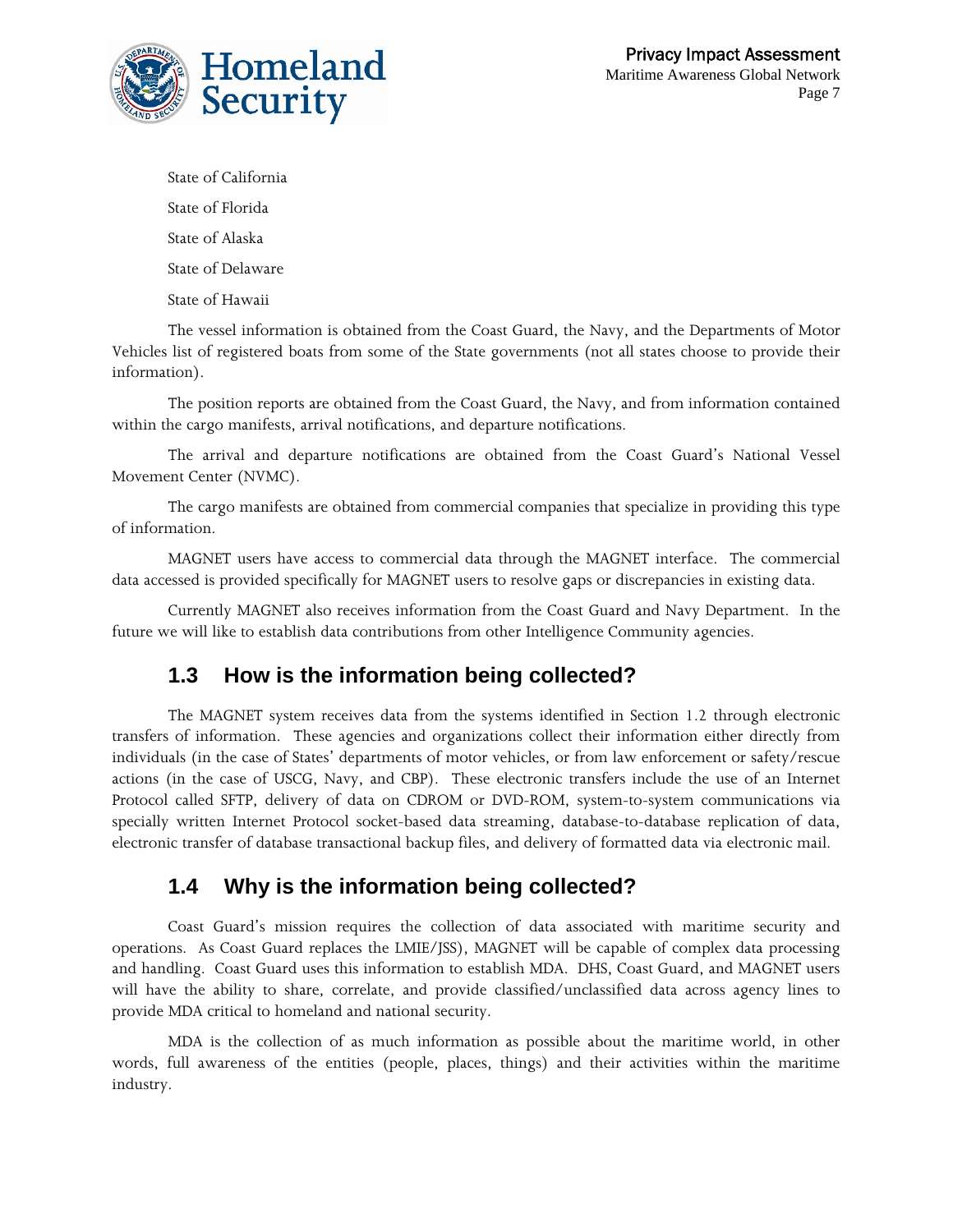

#### **1.5 What specific legal authorities/arrangements/agreements define the collection of information?**

Maritime information has been critical to this nation's defense and success since its founding. The collection of information for MAGNET is authorized by; 14 U.S.C. 2, 14 U.S.C. 89; 46 U.S.C. 3717; 46 U.S.C. 12501; 33 U.S.C. 1223 The Espionage Act, The Magnuson Act, The Ports and Waterways Safety Act (PWSA), The Maritime Transportation Security Act of 2002 (MTSA), Pub L. 107-295 The Homeland Security Act of 2002, Pub L. 107-296; National Presidential Security Directive 41 (NPSD), United States Coast Guard, 33 CFR Part 160.

#### **1.6 Privacy Impact Analysis: Given the amount and type of data being collected, discuss what privacy risks were identified and how they were mitigated.**

The first risk identified was the potential for over-collection of information, that is, to collect more information than is necessary for Coast Guard to complete its mission. MAGNET is designed to provide a total awareness for maritime officers and officials. Fulfillment of this goal requires a large amount of information. However, as indicated in Question 1.1 and the Introduction, information is limited to that information which would be relevant to the maritime sector. This helps to mitigate any risks associated with the collection of a large amount of information.

The second privacy risk identified was the disclosure of PII to unauthorized recipients. To mitigate this risk, access controls were implemented within the system and the database to limit access to the PII data elements. Specifically, the use of Oracle Corporation's Label Security and Fine Grain Auditing products were installed and configured to maintain access control within the database. Oracle Label Security is used to protect PII data by automatically filtering data by user access level. Fine grain auditing is used to record all users and queries that access PII data. All users of the system must sign an agreement to protect the data, and are not granted access until the signed form is provided.

A third privacy risk is presented by commercial data being available to MAGNET users. This risk is mitigated by several factors. First, commercial data is used to resolve gaps or discrepancies in existing MAGNET data; all searches of commercial data are predicated on existing data and interests. Second, all commercial data accessed by MAGNET users is stored separately and tagged as a commercial data source. This is done to preserve the integrity other USCG information.

## **Section 2.0 Uses of the System and the Information**

#### **2.1 Describe all the uses of information.**

The purpose of MAGNET is to facilitate the sharing of maritime data among its constituents and to cost-effectively optimize the utility of the maritime information in support of the various maritime missions within the USCG, as well as other government agencies. Although specific uses of each piece of information are too numerous to name, the uses can be divided into several categories and sub-categories. These use categories include: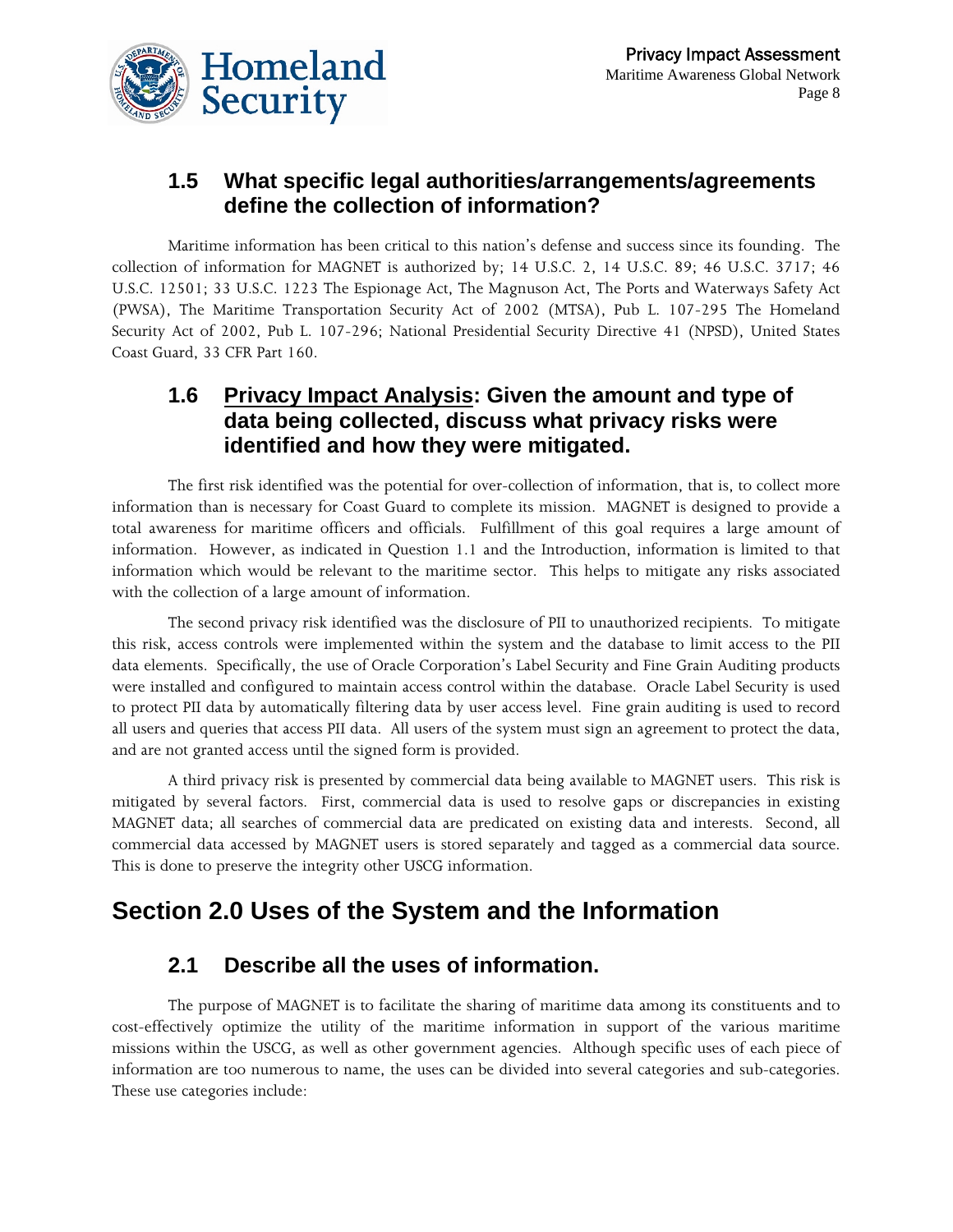#### **1. Maritime Safety**

- a. Search and Rescue
- b. International Ice Patrol

#### **2. Protection of Natural Resources**

- a. Marine Pollution Enforcement & Response
- b. Living Marine Resource Enforcement & Response

#### **3. Maritime Mobility**

- a. Lightering Zone Enforcement
- b. Foreign Vessel Inspection

#### 4. **Maritime Security – Homeland Security**

- a. Drug Interdiction
- b. General Enforcement of Laws and Treaties
- c. Alien Migrant Interdiction

#### **5. National Defense**

- a. Homeland Security
- b. General Defense Operations
- c. Maritime Interception Operations
- d. Military Environmental Defense Operations
- e. Port Operations, Security & Defense
- f. Peacetime Military Engagement
- g. Coastal Sea Control

The commercial data accessed is provided specifically for MAGNET users to resolve gaps or discrepancies in existing data.

#### **2.2 Does the system analyze data to assist users in identifying previously unknown areas of note, concern, or pattern?**

As described in the introduction, MAGNET uses a process known as correlation to connect information from more than one source into a single record or set of records. The correlation process involves comparing elements of identification, such as the vessel name or the official registry number, from the information being processed for inclusion into the database to the records already within the database. If the identification information matches, then the incoming information is used to fill in the blanks in the record stored in the database. For example, if new information is received about a person that contains driver's license number, then the driver's license number would be added to the record in MAGNET, if that information was not previously stored. This process allows the MAGNET system to "build up" the information related to a specific ship with having to use resources accessing the information multiple times with multiple queries from multiple users.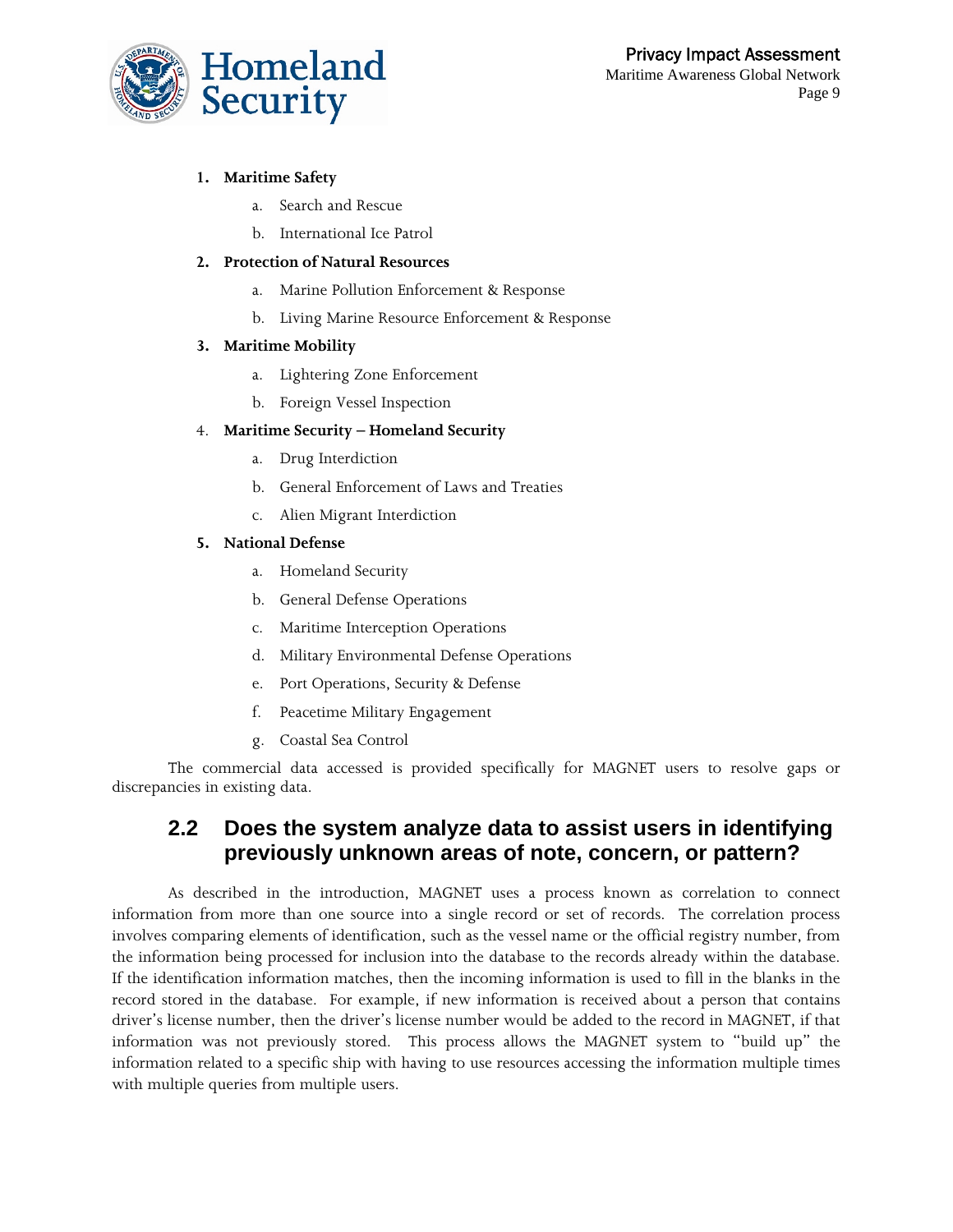

The MAGNET system also allows its users to formulate queries into the database. Although the system does not analyze the data directly for unknown areas of note, concern, or pattern, the users may query the system through their ability to formulate queries and the user may personally analyze the results of those queries. The analysis of query results is not automated, and all searches are predicated on a need to know for a relevant or ongoing analysis.

#### **2.3 How will the information collected from individuals or derived from the system be checked for accuracy?**

The MAGNET system does not check the data for accuracy. Because the MAGNET system and its supporting personnel do not interact directly with individuals to collect PII data on individuals, there is no opportunity for MAGNET users to verify accuracy with the individuals.

Data and records within MAGNET subject to the Privacy Act come from a multitude of sources and agencies. Accuracy of the data is solely based on the quality MAGNET sources. Once source systems are updated with new or correct information MAGNET will also be updated.

#### **2.4 Privacy Impact Analysis: Given the amount and type of information collected, describe any types of controls that may be in place to ensure that information is used in accordance with the above described uses.**

MAGNET uses Oracle's Label Security to ensure PII data is only available to appropriate need to know agencies. MAGNET uses Oracle fine grain auditing to record queries run against U.S. persons. Each user of the system is required to sign a user agreement to protect the data. Memorandums of Agreement (MOU's) are established with all of the agencies that provide data to the MAGNET system. As noted in Section 8.0 the user groups and access controls utilized in MAGNET help mitigate the risk of misuse.

Additionally there exists a risk of inaccurate data being used as source data for MAGNET. However, Coast Guard accepts the risk inasmuch as the source systems utilized by MAGNET will be updated once new or more accurate information is obtained. Once the source systems are updated, so will to will MAGNET.

# **Section 3.0 Retention**

## **3.1 What is the retention period for the data in the system?**

Dynamic information on vessel position(s) and movement(s) will be stored for not more than ten (10) years but may be reduced in detail to comply with media storage procedures and requirements. Other information such as characteristics, identification status and associate records is updated to remain current and is retained for twenty (20) years.<sup>[3](#page-9-0)</sup> The requirements supporting the collection and storage of data are

<span id="page-9-0"></span><sup>&</sup>lt;sup>3</sup> "Associate" record in this response means any person associated with the maritime domain. This includes but is not limited the aforementioned crews, associates, employees, agents, passengers, and persons of interest to law enforcement or intelligence.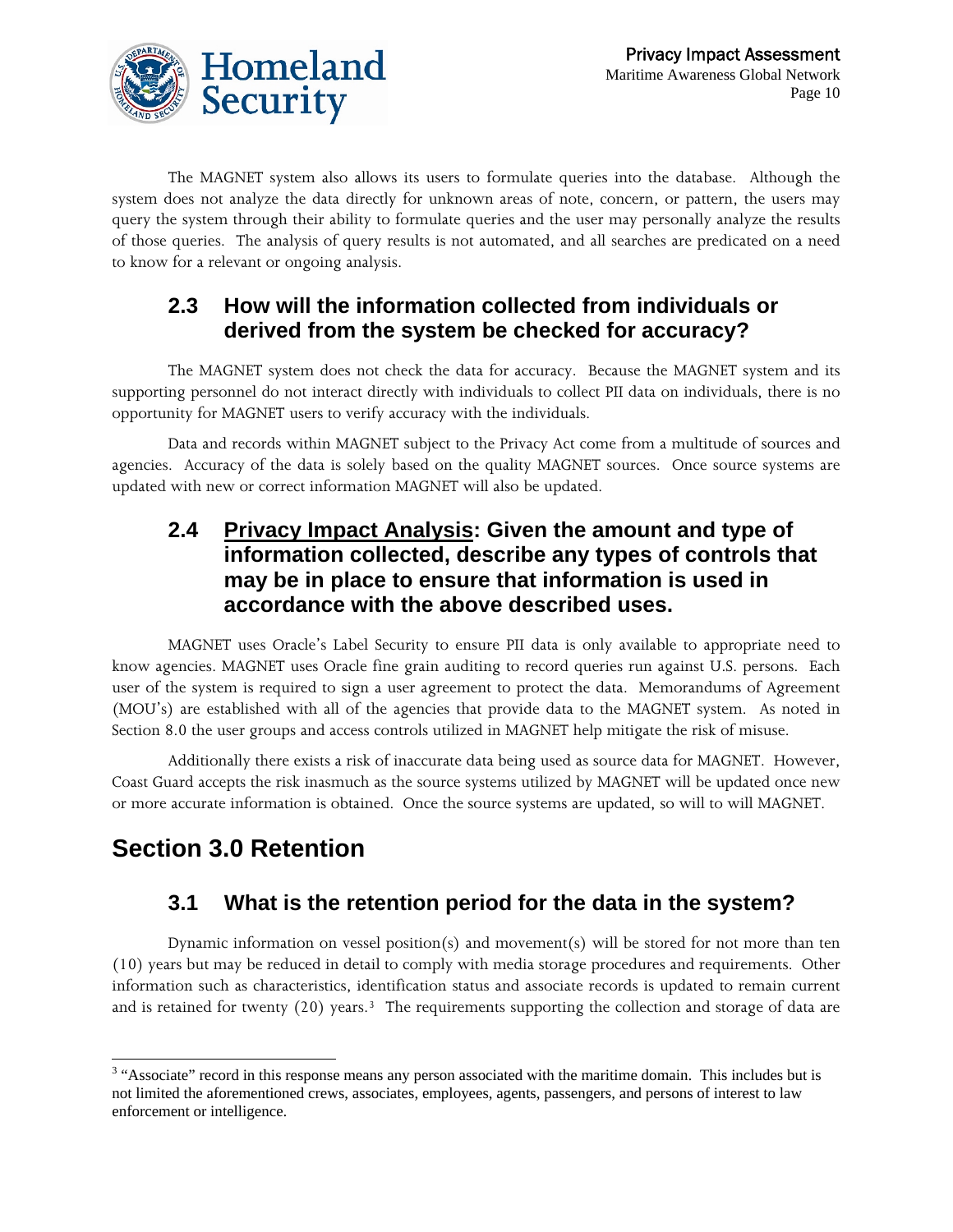

reviewed regularly. Records will be kept accessible online for three (3) years then archived offline within MAGNET to support ongoing investigations or law enforcement activities.

Audit records, maintained to document access to information relating to specific individuals, are maintained for five (5) years or the life of the MAGNET whichever is longer. Access to audit records will only be granted to authorize personnel.

#### **3.2 Has the retention schedule been approved by the National Archives and Records Administration (NARA)?**

The MAGNET Records Management Disposition schedule (SF115) was drafted and submitted by the USCG Records Officer to NARA for review and approval. The schedule has been registered under N1- 026-08-1 and is currently being appraised by NARA. No records will be destroyed until the records schedule is approved by NARA.

#### **3.3 Privacy Impact Analysis: Given the purpose of retaining the information, explain why the information is needed for the indicated period.**

Information is needed for the period specified to continuously analyze data. Maintaining this data as directed allows for trend analyses. The periods described above aligns with not only MAGNET's mission requirements but also the policy that information retention should be kept to the minimum necessary to fulfill mission duties.

# **Section 4.0 Internal Sharing and Disclosure**

#### **4.1 With which internal organizations is the information shared?**

 The information collected by and maintained in MAGNET may be shared with all component agencies within DHS on a need to know basis consistent with the component's mission. This may include any information listed in the Introduction and Section 1.0 of this PIA. USCG currently shares information within Coast Guard (internally). As MAGNET grows we are expected to make our database available to other DHS agencies including but not limited to Customs and Border Protection (CBP), Immigration and Customs Enforcement (ICE), and Intelligence and Analysis (I&A). Any organization that has a need for maritime information will be evaluated; normally, however, records containing PII will only be shared with organizations with law enforcement authority, i.e. MAGNET data may be shared with Customs and Border Protection (CBP) once a need to know has been established. An official MOU is in place for sharing with CBP however sharing has not commenced.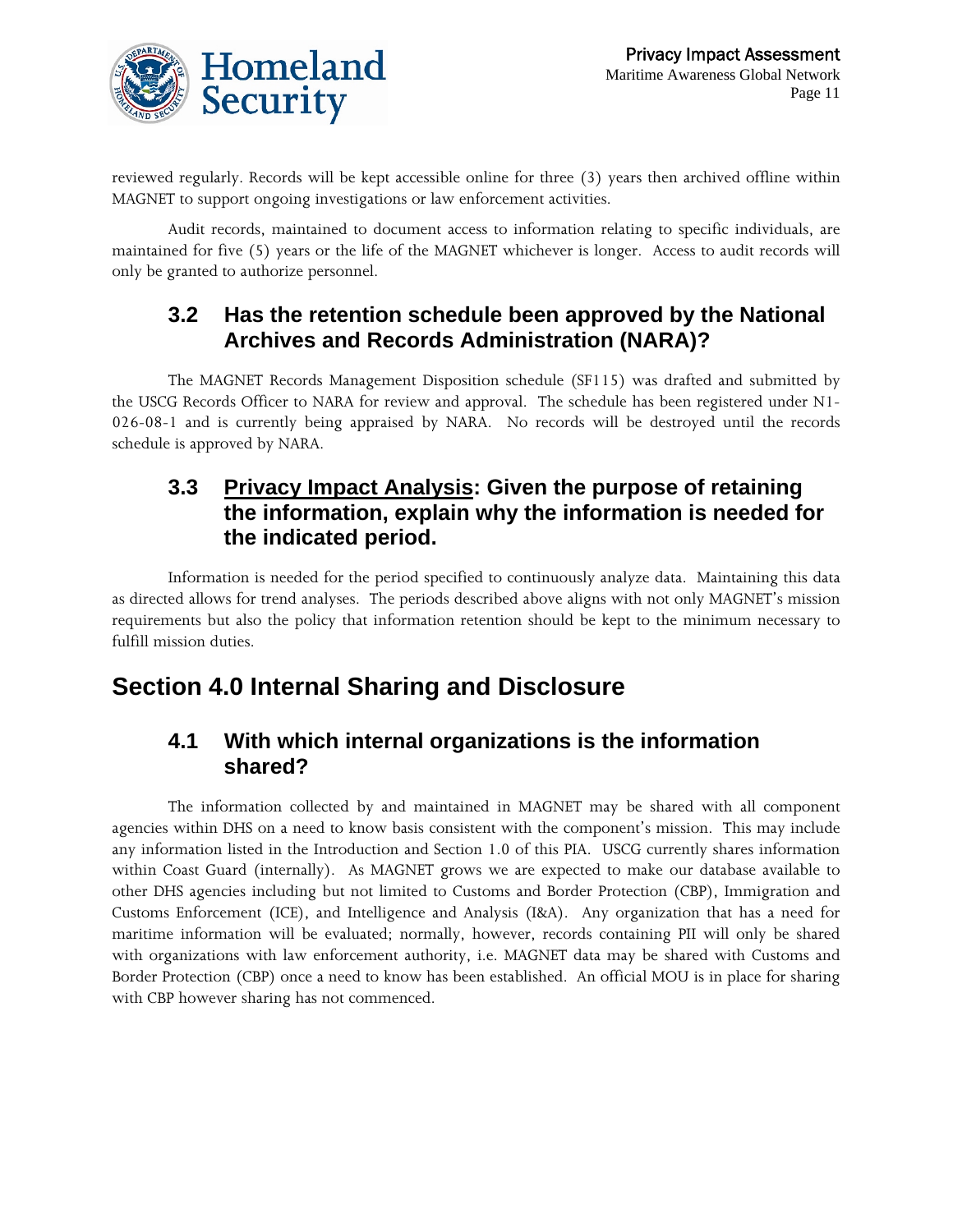

## **4.2 For each organization, what information is shared and for what purpose?**

General information pertaining to the maritime domain detailed in Question 1.1 may be shared with any organization as defined in Question 4.1, for homeland and national security. More frankly, if a sharing partner establishes a need to know information within MAGNET the information may be shared. Normally, however, records containing PII may only be shared with organizations with law enforcement authority.

#### **4.3 How is the information transmitted or disclosed?**

Information is shared and disclosed via secure web-based browser over the classified Secret Internet Protocol Routed Network (SIPRNet).

#### **4.4 Privacy Impact Analysis: Given the internal sharing, discuss what privacy risks were identified and how they were mitigated.**

In order to mitigate the privacy risks of PII being inappropriately used, the information is shared only with DHS personnel who have a need to know the information as part of the performance of their official employment duties. Internal DHS access to USCG data is controlled by USCG through the use of strict access controls for the users, passwords, background checks for individuals accessing the data, as well as system audits that track and report on access to the data. Additionally, any individual with access has gone through privacy training.

## **Section 5.0 External Sharing and Disclosure**

#### **5.1 With which external organizations is the information shared?**

 Externally MAGNET currently shares information with the Navy Department. As MAGNET grows it is expected that the database will be made available to other agencies. In the future MAGNET will share information with any U.S. law enforcement or intelligence organization (Federal, state, or local) that has an official need for maritime information. Records containing PII, however, will only be shared with organizations with law enforcement authority. Additionally, any sharing of PII will be compatible with the purpose stated in the MAGNET system of records notice.

## **5.2 What information is shared and for what purpose?**

General information pertaining to the maritime domain detailed in Question 1.1 may be shared with any organization that has a need for maritime information. Records containing PII will normally only be shared with organizations with law enforcement authority for homeland and national security purposes. Any additional sharing of PII will be compatible with the purpose and routine uses stated in the MAGNET system of records notice.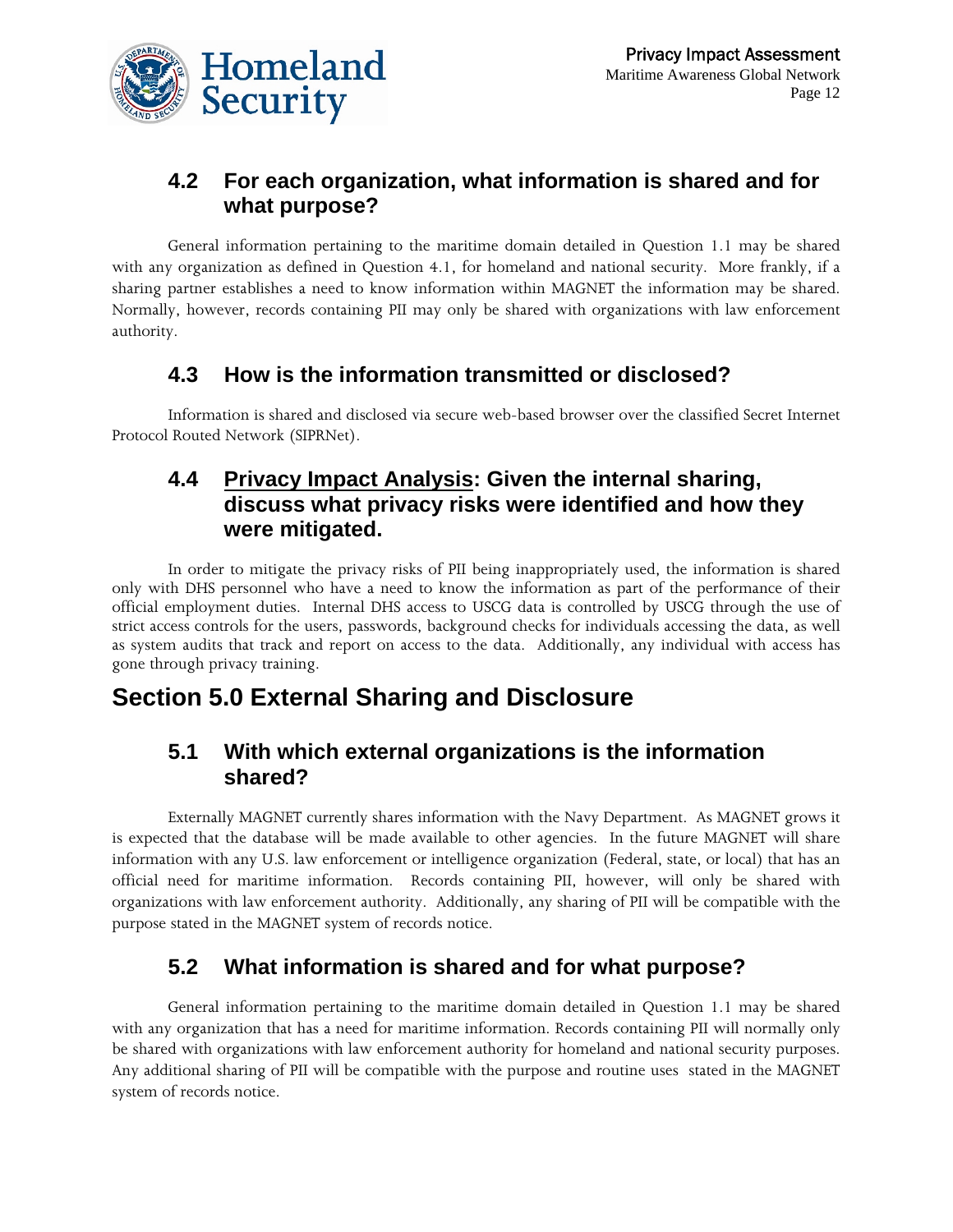

#### **5.3 How is the information transmitted or disclosed?**

Information is shared and disclosed via secure web-based browser or secret internet protocol routed network.

#### **5.4 Is a Memorandum of Understanding (MOU), contract, or any agreement in place with any external organizations with whom information is shared, and does the agreement reflect the scope of the information currently shared?**

A MOU is in place with the Navy for access on the SIPRNet. The SIPRNet is a system of interconnected computer networks used by the U.S. Department of Defense and the U.S. Department of State to transmit classified information (up to and including information classified SECRET) by packet switching over the TCP/IP protocols in a "completely secure" environment. It also provides services such as hypertext documents and electronic mail.

## **5.5 How is the shared information secured by the recipient?**

Specific operating rules to ensure compliance with national policy are reflected in each site's Standard Operating Procedures. These rules include specifications to access records containing information on U.S. persons are as follows:

- 1. Only authorized personnel may access such records.
- 2. These records are used only for official business.
- 3. Each access to such records will be entered into audit records which are maintained for five (5) years or the life of the system, whichever is longer.

#### **5.6 What type of training is required for users from agencies outside DHS prior to receiving access to the information?**

No training is required for any users outside of USCG.

#### **5.7 Privacy Impact Analysis: Given the external sharing, what privacy risks were identified and describe how they were mitigated.**

Within the MAGNET system, the only privacy risk identified was the disclosure of PII to unauthorized recipients. To mitigate this risk, access controls were implemented within the system and the database to limit access to the PII data elements. Specifically, the use of Oracle Corporation's Label Security and Fine Grain Auditing products were installed and configured to maintain access control within the database. PII data within MAGNET is shared with users outside of DHS, and access to the data is restricted using the access control features described above.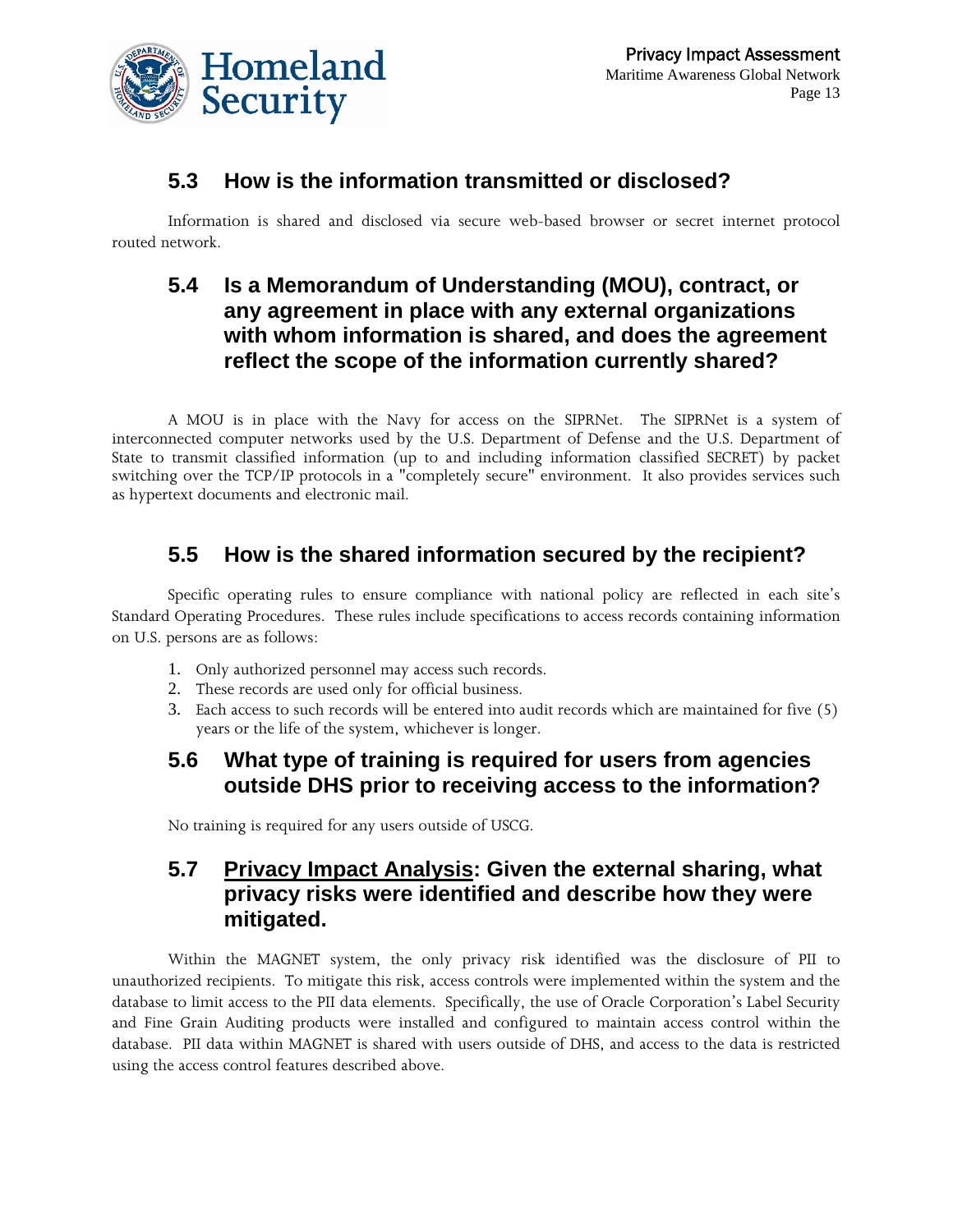

## **Section 6.0 Notice**

**6.1 Was notice provided to the individual prior to collection of information? If yes, please provide a copy of the notice as an appendix. (A notice may include a posted privacy policy, a Privacy Act notice on forms, or a system of records notice published in the Federal Register Notice.) If notice was not provided, why not?** 

MAGNET's data and records are a compilation of many sources. MAGNET and its supporting personnel do not interact directly with individuals to collect PII data. However, through the publication of this PIA and the MAGNET System of Records Notice (SORN) to be published in the Federal Register and the legacy Privacy Act data regarding JMIE/JSS (59 FR 40402, August 8, 1994) notice has been provided.

#### **6.2 Do individuals have an opportunity and/or right to decline to provide information?**

No. MAGNET does not collect information directly from individuals rather it receives data from databases/sources which are the primary collectors.

#### **6.3 Do individuals have the right to consent to particular uses of the information, and if so, how does the individual exercise the right?**

No. Individuals may address consent issues with the source systems that collect information but MAGNET itself does not provide a mechanism for consent to use. However, MAGNET is confined to the uses described in this PIA and the relevant SORN.

#### **6.4 Privacy Impact Analysis: Given the notice provided to individuals above, describe what privacy risks were identified and how you mitigated them.**

MAGNET is not a primary collector of information and is not in the best position to give notice of collection. This PIA and the SORN covering MAGNET provide notice that DHS operates this system of records.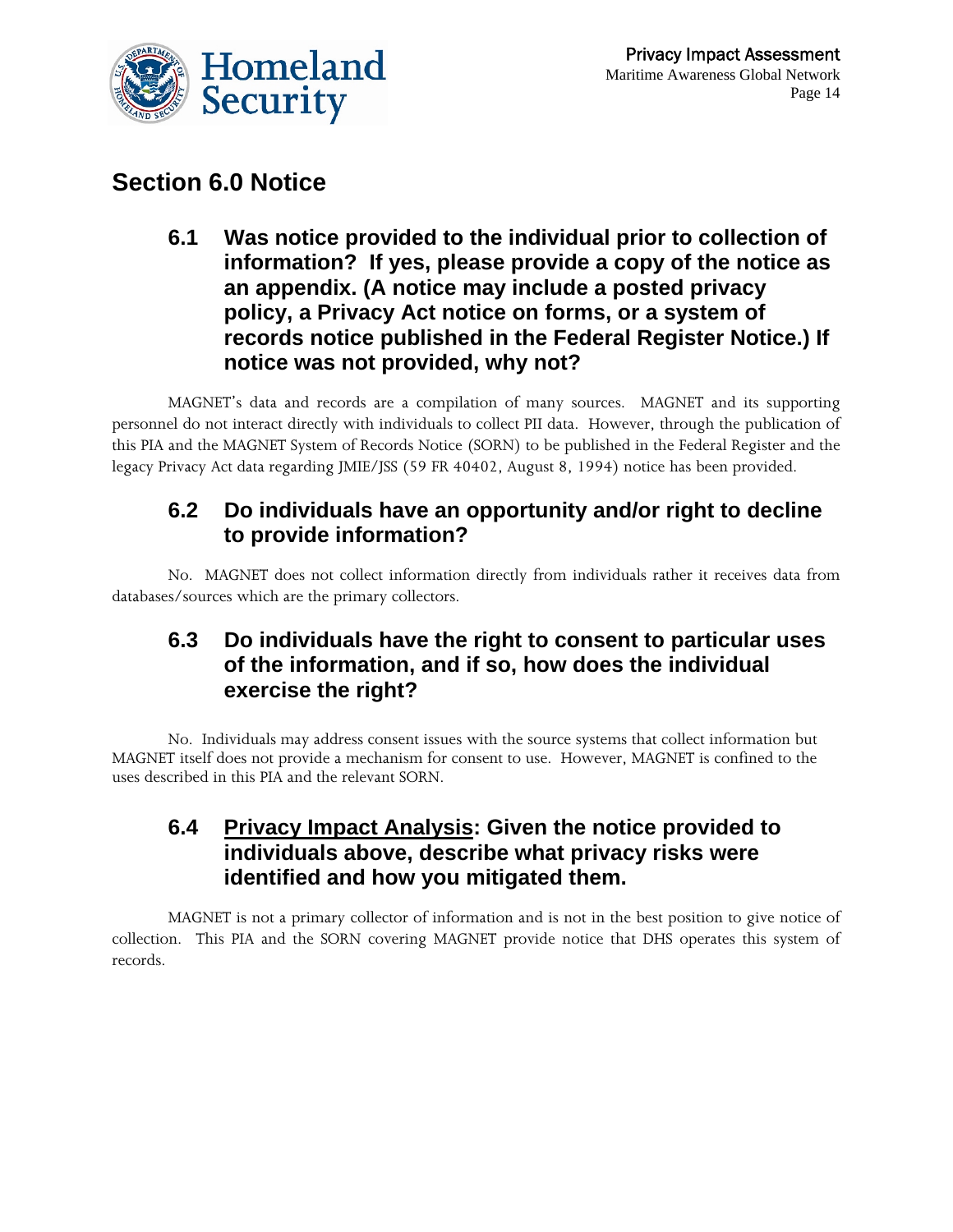

# **Section 7.0 Individual Access, Redress and Correction**

#### **7.1 What are the procedures which allow individuals to gain access to their own information?**

The JMIE/JSS SORN provides instructions for someone to access their record(s) of information. Legacy Privacy Act data regarding JMIE/JSS can be found in 59 FR 40402, August 8, 1994.

The JMIE/JSS SORN will be replaced by the MAGNET SORN and Notice of Proposed Rulemaking (NPRM) which will be published in the Federal Register concurrently with this PIA being published on www.dhs.gov/privacy.

#### **7.2 What are the procedures for correcting erroneous information?**

As detailed in the SORN and NPRM, MAGNET is exempted of certain provisions of the Privacy Act. Nonetheless, USCG will examine each separate request on a case-by-case basis, and, after conferring with the appropriate component or agency, may waive applicable exemptions in appropriate circumstances and where it would not appear to interfere with or adversely affect the law enforcement or national security purposes of the systems from which the information is recompiled or in which it is contained. Individuals should write to the following address with information requests: Department of Homeland Security United States Coast Guard (MAGNET Executive Agent), Intelligence Directorate, Office of ISR (CG-26), 2100 2nd Street, SW, Washington, DC 20593-0001.

#### **7.3 How are individuals notified of the procedures for correcting their information?**

The SORN and this PIA provide notice of the procedures.

#### **7.4 If no redress is provided, are alternatives available?**

As noted above, USCG will review any information request on a case-by-case basis.

#### **7.5 Privacy Impact Analysis: Given the access and other procedural rights provided for in the Privacy Act of 1974, explain the procedural rights that are provided and, if access, correction and redress rights are not provided please explain why not.**

MAGNET is not in the best position to give redress for inaccurate information or provide access to records because is not a primary collector of information and is a sensitive but unclassified (SBU) to Top Secret system. As noted in Section 2.0 MAGNET is regularly updating information received from information sources. This ensures that MAGNET has the most accurate information available to its sources.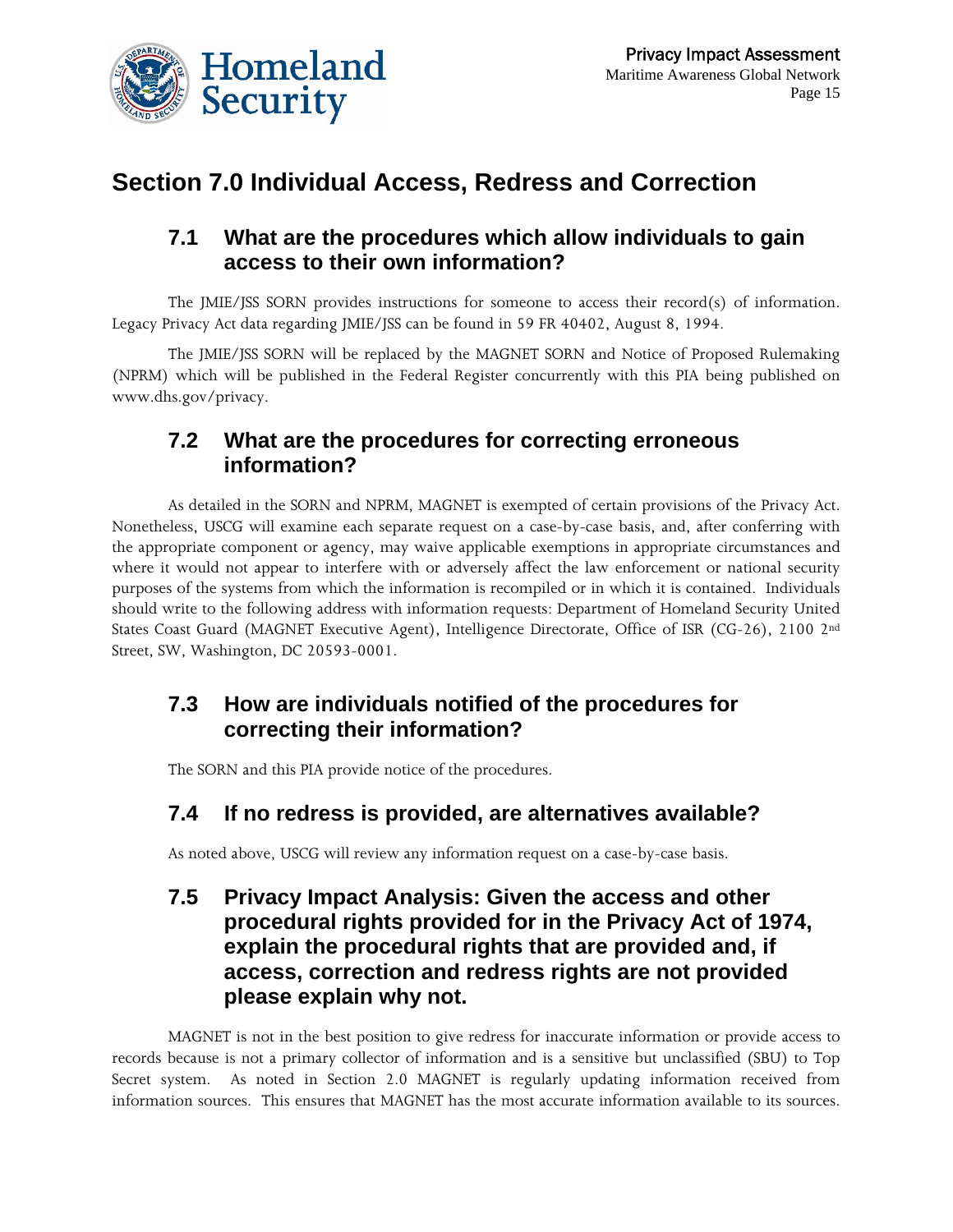

However, this means that the sources systems noted above and not MAGNET are in the best position to change information. Information changes in the sources systems will affect change in MAGNET.

MAGNET is also exempted from certain provisions of the Privacy Act regarding access and redress. Nonetheless, USCG will examine each separate request on a case-by-case basis, and, after conferring with the appropriate component or agency, may waive applicable exemptions in appropriate circumstances and where it would not appear to interfere with or adversely affect the law enforcement or national security purposes of the systems from which the information is recompiled or in which it is contained.

# **Section 8.0 Technical Access and Security**

## **8.1 Which user group(s) will have access to the system?**

Within the structure of the database, users will be added to one of two user groups, Law Enforcement (LE) and Intelligence Community (IC). Determination as to which group a use is added is based upon the organization from which the user is requesting access and the function of the position. Users performing National Intelligence work will be in the IC user group, all other will be in the LE.

MAGNET is unique in that it has been designed to store its information within multiple security levels for SBU, Confidential, Secret, and Top Secret data. MAGNET will provide users with the appropriate security clearances and with a need to know access to the data at the highest level for which their security clearance will allow, and will merge the data at higher security levels with data provided at lower security levels, such that any user of the system will only need to access the system at a single point in order to have access to all of the data to which they are entitled. The multiple levels of security provide a more robust set of information to the users of the system.

#### **8.2 Will contractors to DHS have access to the system?**

Yes.

#### **8.3 Does the system use "roles" to assign privileges to users of the system?**

Yes, the MAGNET system uses Oracle database roles and the features of Oracle Label Security to apply those roles to the users of the system. The roles established in the system have been designed to control whether or not a user may see PII data or not. Additional roles have been established for operating and maintaining the MAGNET system that include access to all of the information within the system. These "system" level roles are strictly controlled by the staff that operates the MAGNET system.

#### **8.4 What procedures are in place to determine which users may access the system and are they documented?**

A "new user" request form is used by prospective users to request access to the system. The "new user" request form is available through the MAGNET Graphical User Interface, which has been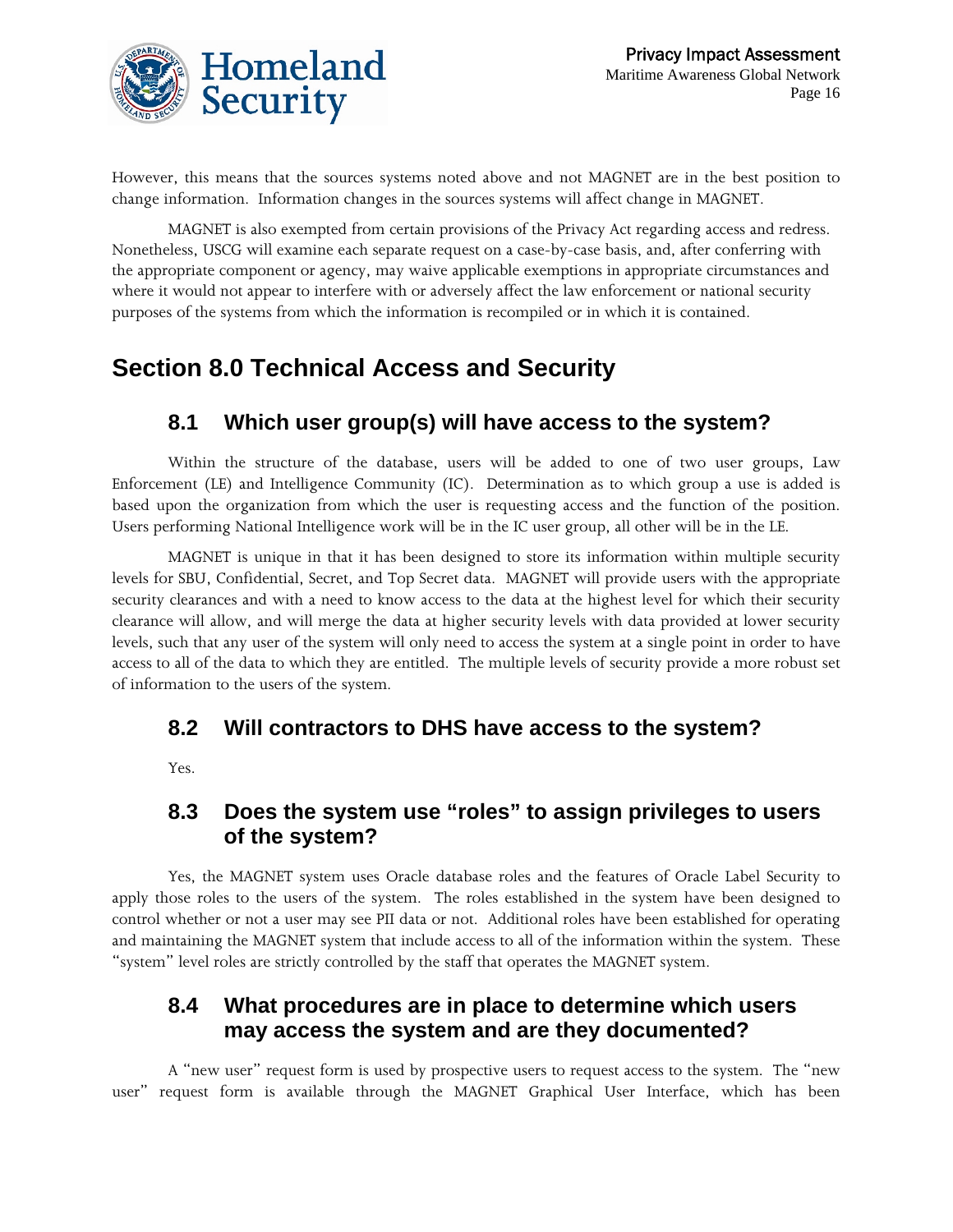



implemented as a web-site. The "new user" request form is a read-only PDF that must be downloaded and printed by any interested party wanting access to MAGNET. Once the party fills out the request, the form is faxed to the MAGNET customer service office. The customer service office will verify via a phone call all information on the request and create a user account according to the needs of the party. There is a two person review of the information contained on the form by their management and MAGNET staff prior to granting access to MAGNET. Only person with a need to know and who have the appropriate background check, security clearance and have completed the annual privacy training will be granted access.

#### **8.5 How are the actual assignments of roles and rules verified according to established security and auditing procedures?**

The roles and rules used within the MAGNET system were verified during system testing prior to each release of the system. The assignment of the roles is verified by the MAGNET staff prior to granting access to MAGNET. Accounts are reviewed on a regular basis to ensure users are re-vetted and are active users. USCG analysts and officers leaving duty where MAGNET access is required have their accounts immediately deactivated.

#### **8.6 What auditing measures and technical safeguards are in place to prevent misuse of data?**

Oracle's Label Security is used to control access to PII data (whether or not a user can view the data). Oracle database roles are used to control read-write access to the database (whether or not a user can change the data). Oracle's Fine Grain Auditing is used to track queries run against PII data and who makes changes to this data.

#### **8.7 Describe what privacy training is provided to users either generally or specifically relevant to the functionality of the program or system?**

The MAGNET Project does not provide training specific to the use of this system. The Coast Guard provides general training for Coast Guard personnel users which consist of security and privacy training, among other law enforcement and intelligence specific training.

#### **8.8 Is the data secured in accordance with FISMA requirements? If yes, when was Certification & Accreditation last completed?**

Yes. MAGNET received an Authority to Operate on July, 28, 2006 for its classified operations per the System Security Authorization Agreement and Department of Defense Information Technology Security Certification and Accreditation Process. The unclassified version of MAGNET is currently undergoing accreditation and anticipates an ATO approximately May, 2008.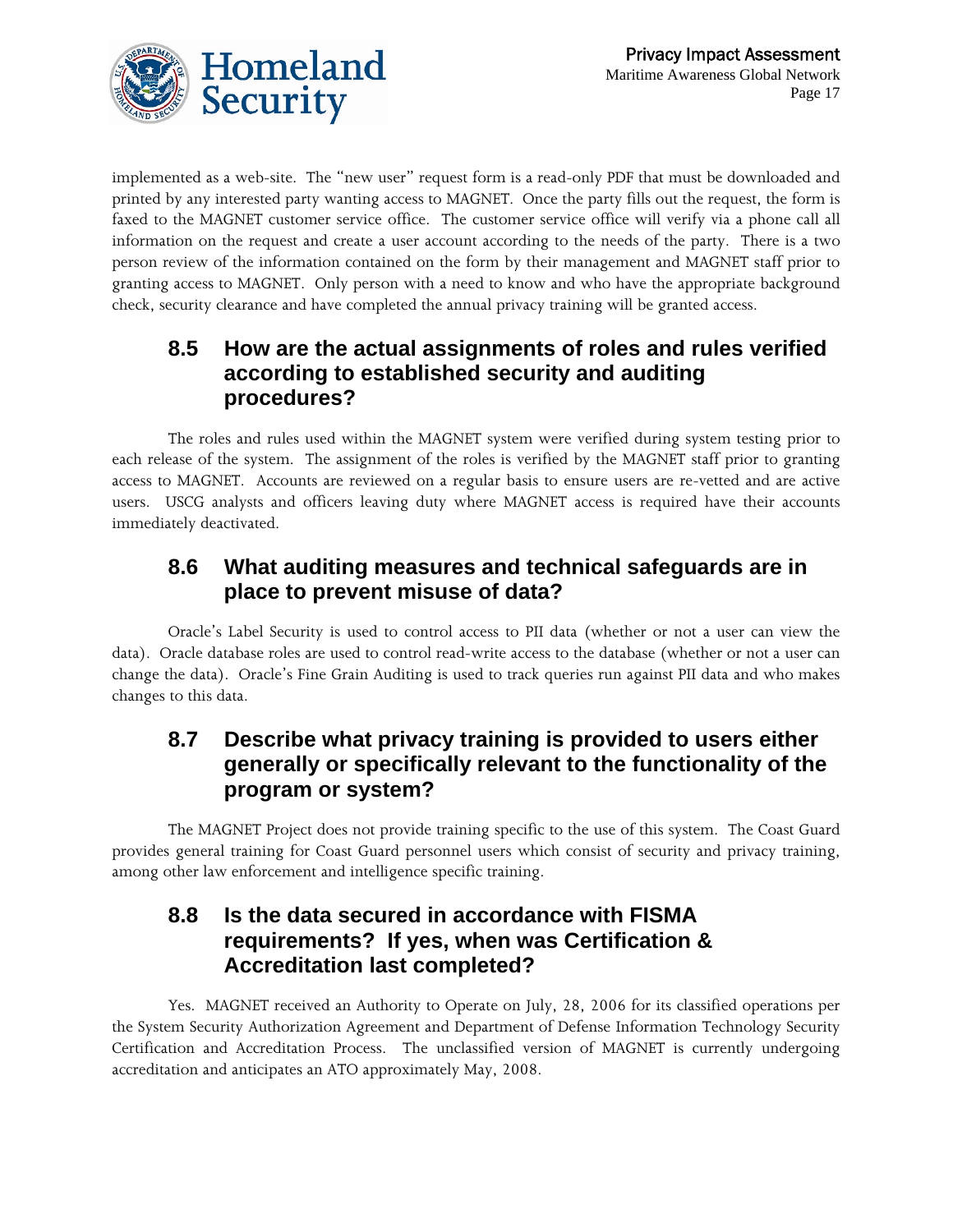

#### **8.9 Privacy Impact Analysis: Given access and security controls, what privacy risks were identified and describe how they were mitigated.**

Within the MAGNET system security, one privacy risk identified was the disclosure of PII to unauthorized recipients. To mitigate this risk, access controls were implemented within the system and the database to limit access to the PII data elements. Specifically, the use of Oracle Corporation's Label Security and Fine Grain Auditing products were installed and configured to maintain access controls within the database.

Another privacy risk identified was unauthorized access to the system. The controls detailed in Section 8.0 mitigate much of the risk of unauthorized access to MAGNET. By controlling access to MAGNET and categories of information within MAGNET, Coast Guard can ensure that unauthorized access and misuse of data are significantly mitigated.

# **Section 9.0 Technology**

#### **9.1 Was the system built from the ground up or purchased and installed?**

The MAGNET system was developed from the ground up using a combination of system software, database management software and custom written software. The uniqueness of the system and the community it serves eliminated the possibility of purchasing the system off-the-shelf.

#### **9.2 Describe how data integrity, privacy, and security were analyzed as part of the decisions made for your system.**

The MAGNET system is intended to exist within multiple security domains. As such, the integrity of the data, the ability to see the PII data, and the security of the system has been integral throughout all stages of system development. Although no specific procedures were used to ensure compliance with the requirements for handling PII data, the MAGNET system was designed, developed and tested to be operated with classified data, which includes rigorous testing of data access control measures.

## **9.3 What design choices were made to enhance privacy?**

Oracle Label Security, Oracle Fine Grain Auditing, and data base roles were used to protect the data. This PIA was conducted prior to the move from Joint Regional Information Exchange System (JRIES) into the full MAGNET package to ensure MAGNET's operational capacity and privacy safeguards were reviewed.